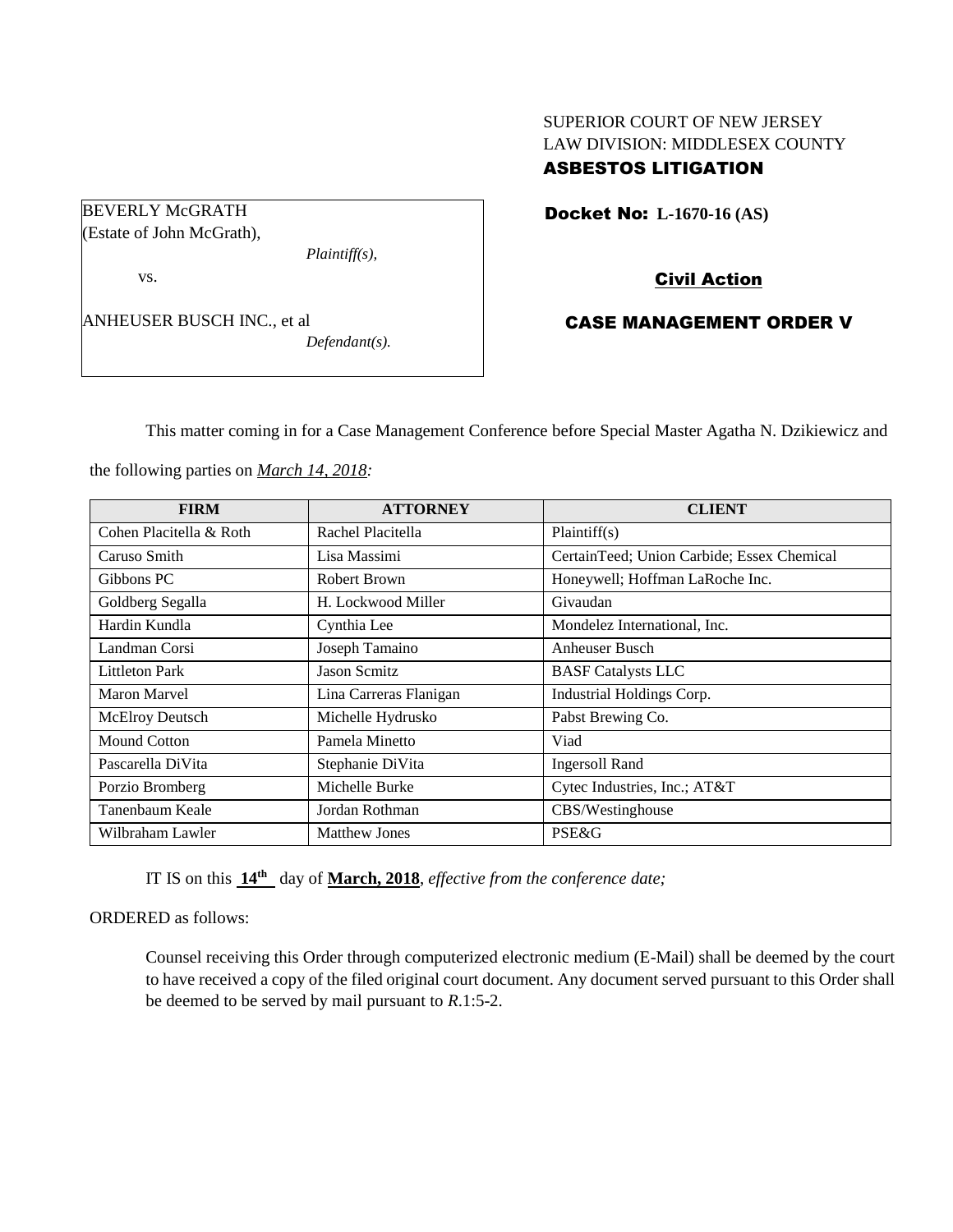### **DISCOVERY**

| April 30, 2018 | Plaintiff and defendants shall serve answers to any outstanding supplemental discovery<br>requests by this date.                                                                                            |  |
|----------------|-------------------------------------------------------------------------------------------------------------------------------------------------------------------------------------------------------------|--|
| June 29, 2018  | Fact discovery, including depositions, shall be completed by this date. Plaintiff's counsel shall<br>contact the Special Master within one week of this deadline if all fact discovery is not<br>completed. |  |
| June 29, 2018  | Depositions of corporate representatives shall be completed by this date.                                                                                                                                   |  |

### **EARLY SETTLEMENT**

August 17, 2018 Settlement demands shall be served on all counsel and the Special Master by this date.

### **SUMMARY JUDGMENT MOTION PRACTICE**

| August 17, 2018 | Plaintiff's counsel shall advise, in writing, of intent not to oppose motions by this date. |  |  |
|-----------------|---------------------------------------------------------------------------------------------|--|--|
|                 |                                                                                             |  |  |

- August 31, 2018 Summary judgment motions shall be filed no later than this date.
- September 28, 2018 Last return date for summary judgment motions.

### **MEDICAL DEFENSE**

- July 31, 2018 Plaintiff shall serve medical expert reports by this date.
- November 2, 2018 Defendants shall identify its medical experts and serve medical reports, if any, by this date. In addition, defendants shall notify plaintiff's counsel (as well as all counsel of record) of a joinder in an expert medical defense by this date.

### **LIABILITY EXPERT REPORTS**

| July 31, 2018     | Plaintiff shall identify its liability experts and serve liability expert reports or a certified expert<br>statement by this date or waive any opportunity to rely on liability expert testimony. |
|-------------------|---------------------------------------------------------------------------------------------------------------------------------------------------------------------------------------------------|
| November 2, 2018  | Defendants shall identify its liability experts and serve liability expert reports, if any, by this<br>date or waive any opportunity to rely on liability expert testimony.                       |
| November 16, 2018 | Plaintiff shall identify its rebuttal liability experts and serve rebuttal liability expert reports, if<br>any, by this date.                                                                     |

#### **EXPERT DEPOSITIONS**

November 30, 2018 Expert depositions shall be completed by this date. To the extent that plaintiff and defendant generic experts have been deposed before, the parties seeking that deposition in this case must file an application before the Special Master and demonstrate the necessity for that deposition. To the extent possible, documents requested in a deposition notice directed to an expert shall

 $\_$  ,  $\_$  ,  $\_$  ,  $\_$  ,  $\_$  ,  $\_$  ,  $\_$  ,  $\_$  ,  $\_$  ,  $\_$  ,  $\_$  ,  $\_$  ,  $\_$  ,  $\_$  ,  $\_$  ,  $\_$  ,  $\_$  ,  $\_$  ,  $\_$  ,  $\_$  ,  $\_$  ,  $\_$  ,  $\_$  ,  $\_$  ,  $\_$  ,  $\_$  ,  $\_$  ,  $\_$  ,  $\_$  ,  $\_$  ,  $\_$  ,  $\_$  ,  $\_$  ,  $\_$  ,  $\_$  ,  $\_$  ,  $\_$  ,